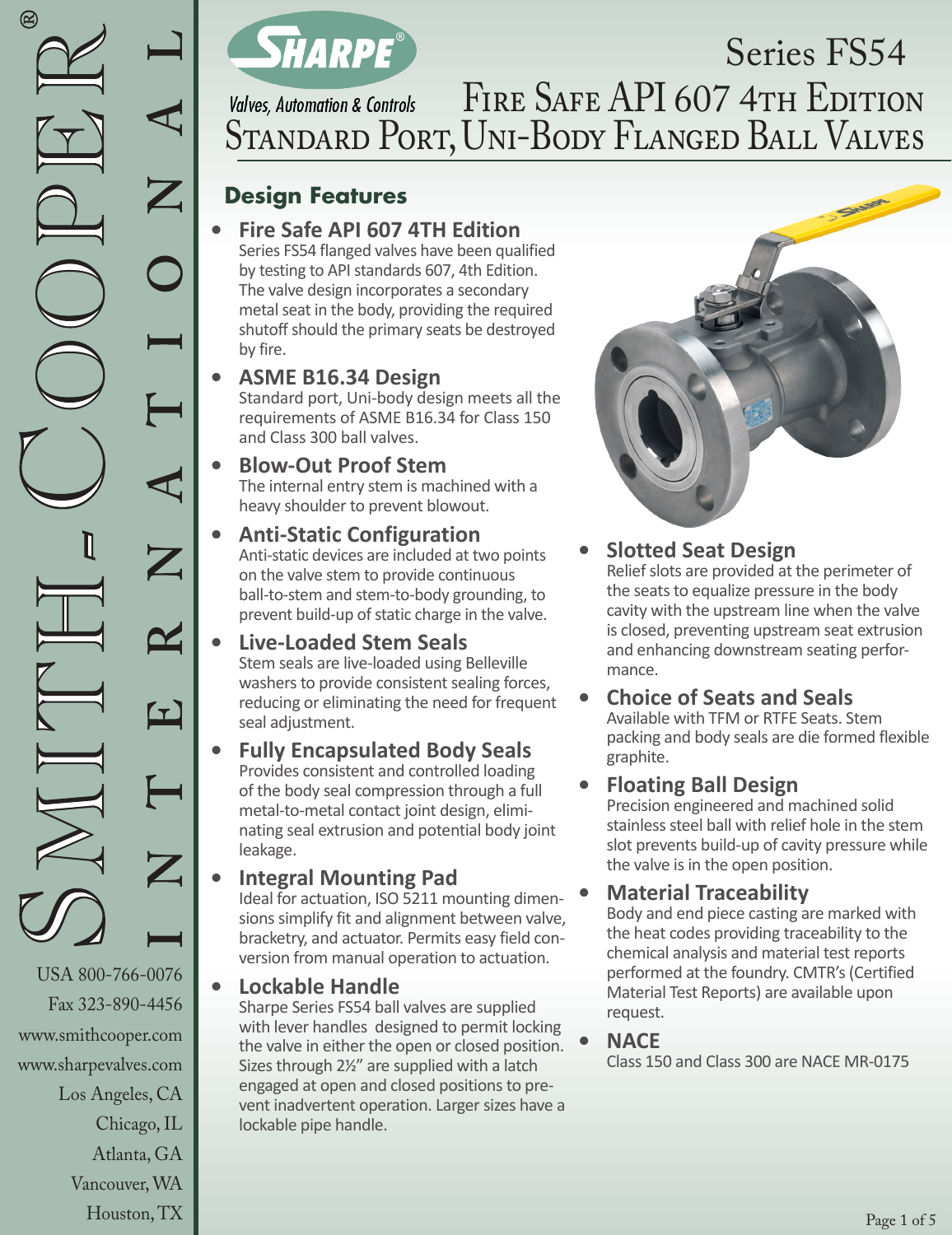

#### $1\frac{1}{2}$ " -  $2\frac{1}{2}$ "

| No.             | <b>Part Name</b>         | Material                                                         | Qty      |
|-----------------|--------------------------|------------------------------------------------------------------|----------|
|                 | Body                     | Carbon Steel ASTM A216 WCB<br>316 Stainless Steel ASTM A351 CF8M | 1        |
| $\overline{2}$  | <b>Thrust Bearing</b>    | <b>PTFE</b>                                                      | 1        |
| $\overline{3}$  | Stem                     | 316 Stainless Steel                                              |          |
| 3A              | <b>Anti-Static Devic</b> | Located on Stem, not shown                                       |          |
|                 | Ball                     | 300 Series Stainless Steel                                       | 2        |
|                 | <b>Spring</b>            | <b>Hard Drawn Stainless</b>                                      | $\gamma$ |
| 4               | Stem Packing             | Graphite                                                         | 1        |
| 5               | <b>Packing Gland</b>     | <b>300 Series Stainless Steel</b>                                | 1        |
| $\overline{b}$  | <b>Belleville Washer</b> | 300 Series Stainless Steel                                       | 4        |
| $\overline{1}$  | <b>Gland Nut</b>         | <b>300 Series Stainless Steel</b>                                | 1        |
| 8               | Lock Tab                 | 300 Series Stainless Steel                                       | 1        |
| 9               | Handle                   | <b>300 Series Stainless Steel</b>                                |          |
| 10              | Handle Washer            | 300 Series Stainless Steel                                       |          |
| $\overline{11}$ | Handle, Nut              | <b>300 Series Stainless Steel</b>                                |          |
| 12              | Sent                     | RTFE, TFM                                                        | 2        |
| 13              | Ball                     | 316 Stainless Steel                                              |          |
| 14              | <b>Body Seal</b>         | Graphite                                                         |          |
| 15              | End Cap                  | Carbon Steel ASTM A216 WCB<br>316 Stainless Steel ASTM A351 CF8M | 1        |
| 16              | Stop Pin                 | 300 Series Stainless Steel                                       | 1        |

| No.            | <b>Part Name</b>         | Material                                                         | Qty      |
|----------------|--------------------------|------------------------------------------------------------------|----------|
|                | Body                     | Carbon Steel ASTM A216 WCB<br>316 Stainless Steel ASTM A351 CF8M | 1        |
| $\overline{2}$ | <b>Thrust Bearing</b>    | <b>PTFE</b>                                                      | 1        |
| 3              | Stem                     | 316 Stainless Steel                                              | 1        |
| 3A             | <b>Anti-Static Devic</b> | Located on Stem, not shown                                       |          |
|                | Ball                     | 300 Series Stainless Steel                                       | $\gamma$ |
|                | <b>Spring</b>            | <b>Hard Drawn Stainless</b>                                      | $\gamma$ |
| 4              | Stem Packing             | Graphite                                                         | 1        |
| 5              | <b>Plain Washer</b>      | <b>300 Series Stainless Steel</b>                                | 1        |
| 6              | Packing Gland            | 300 Series Stainless Steel                                       |          |
| 7              | <b>Stop Plate</b>        | <b>300 Series Stainless Steel</b>                                | 1        |
| 8              | <b>Belleville Washer</b> | 300 Series Stainless Steel                                       | 4        |
| 9              | <b>Gland Nut</b>         | <b>300 Series Stainless Steel</b>                                | 1        |
| 10             | Lock Tab                 | 300 Series Stainless Steel                                       | 1        |
| $\mathbf{1}$   | <b>Wrench Block</b>      | <b>300 Series Stainless Steel</b>                                | 1        |
| 12             | Handle, Pipe             | <b>Galvanized Steel</b>                                          | 1        |
| 13             | Handle, Bolt             | <b>300 Series Stainless Steel</b>                                | 1        |
| 14             | Seat                     | RTFE, TFM                                                        | $\gamma$ |
| 15             | Ball                     | 316 Stainless Steel                                              | 1        |
| 16             | <b>Body Seal</b>         | Graphite                                                         | 1        |
| 17             | End Cap                  | Carbon Steel ASTM A216 WCB<br>316 Stainless Steel ASTM A351 CF8M | 1        |
| 18             | Stop Pin                 | 300 Series Stainless Steel                                       | 1        |

Smith-Cooper International • Toll Free (800) 766-0076 • Fax (323) 890-4456 • www.smithcooper.com • www.sharpevalves.com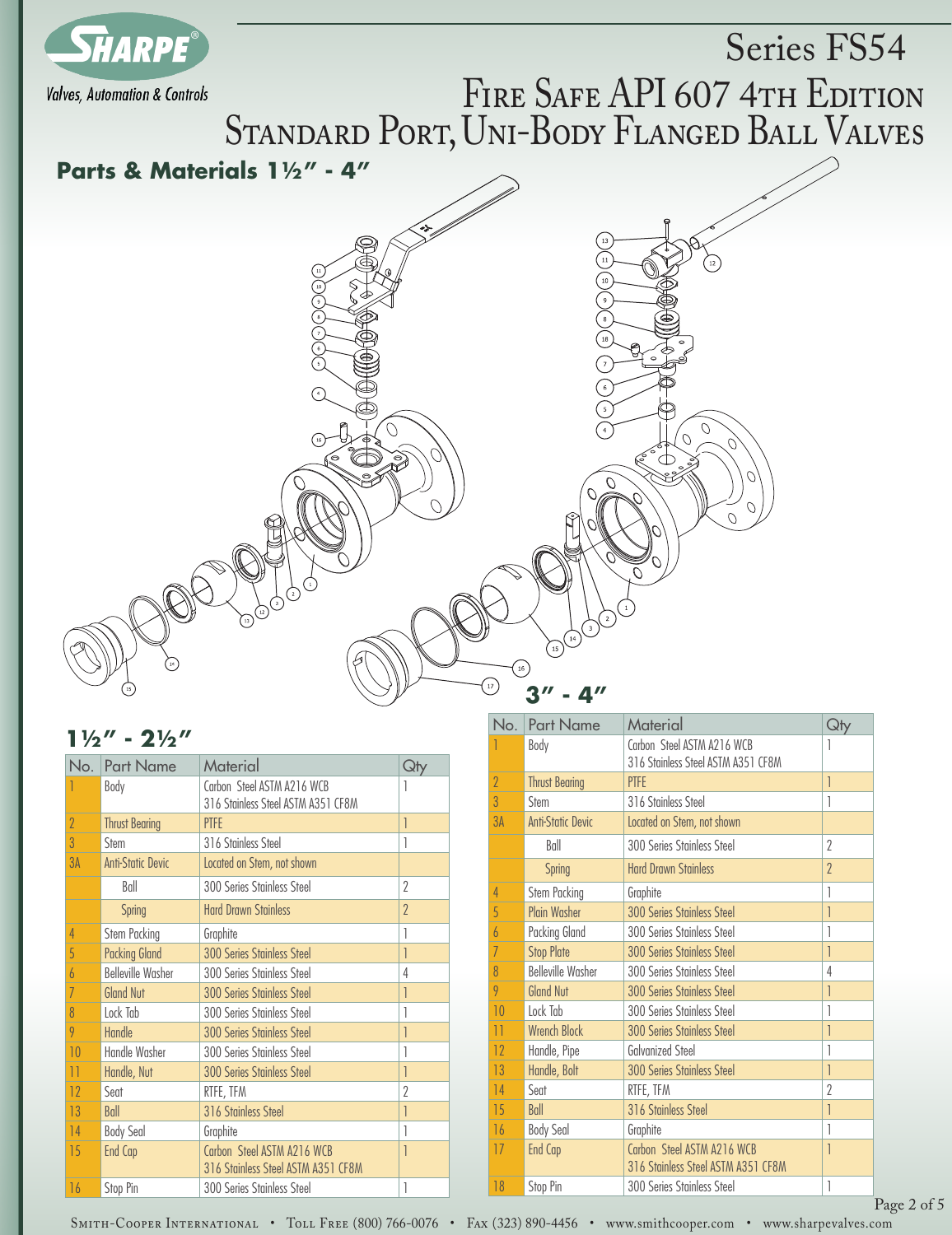

# Series FS54 FIRE SAFE API 607 4TH EDITION STANDARD PORT, UNI-BODY FLANGED BALL VALVES

# **Dimensions**













|                |             | 150            | <b>CLASS CLASS CLASS CLASS</b><br>300 | 150            | 300  |                     |      |             | <b>CLASS CLASS CLASS CLASS</b><br>150 | 300  | 150 | 300 |                                                                                             |    | <b>CLASS CLASS</b><br>150 | 300             |                          |           |
|----------------|-------------|----------------|---------------------------------------|----------------|------|---------------------|------|-------------|---------------------------------------|------|-----|-----|---------------------------------------------------------------------------------------------|----|---------------------------|-----------------|--------------------------|-----------|
| <b>SIZE</b>    | PORT        | $\overline{A}$ | $\mathsf{A}$                          | $\overline{B}$ | B.   | C                   | D    | F           | G                                     | G    | G1  | G1  |                                                                                             | Ma | $\mathsf{P}$              | P               | Z                        | Mb        |
| $1\frac{1}{2}$ |             | $1.22 \, 6.50$ | 7.48                                  | 3.64           |      | $4.23$ 8.98         | 4.21 |             | 2.00 3.25                             |      |     |     | $3.27$   2.50   2.52   0.343   F07 (2.76)   M8                                              |    | M6                        | M6              | $F(05(1.97))$ 9/16"-18   |           |
| $2^{\circ}$    | $1.50$ 7.01 |                | 8.50                                  | 4.41           | 4.93 | 8.98                |      |             |                                       |      |     |     | 4.59 $\mid$ 2.38 $\mid$ 3.48 $\mid$ 3.58 $\mid$ 2.87 $\mid$ 2.87 $\mid$ 0.343 F07 (2.76) M8 |    | M6                        | M6              | $ F05(1.97) $ 9/16"-18   |           |
| $2\frac{1}{2}$ | $1.97$ 7.48 |                | 9.49                                  |                |      | $3.94$ 5.56 8.98    | 4.84 |             | $2.64$ 3.74                           |      |     |     | $3.84$   3.13   3.17   0.343   F07 (2.76)   M8                                              |    | M6                        | M6              | $F(05(1.97))$ 9/16"-18   |           |
| $\mathbf{3}$   |             |                | $2.56$   7.99   11.10   4.00          |                |      | $6.78$ 13.74 6.81   |      | $3.84$ 5.67 |                                       | 5.64 |     |     | $5.12$   5.12   0.748   F10 (4.02)   M10                                                    |    | $\sim$                    | M10             | $\overline{\phantom{a}}$ | $1" - 14$ |
| $\overline{4}$ |             |                | $2.99$ 8.98 12.01                     | 4.49           |      | $7.13$ $13.74$ 7.28 |      |             | $4.28$ 6.10 6.15                      |      |     |     | $5.51$   5.61   0.748   F10 (4.02)   M10                                                    |    | $\sim$                    | M <sub>10</sub> | $\overline{\phantom{a}}$ | $1" - 14$ |

The dimensions above are for informational purposes only. Please contact Sharpe Valves if you need dimensions for construction.

SMITH-COOPER INTERNATIONAL • TOLL FREE (800) 766-0076 • FAX (323) 890-4456 • www.smithcooper.com • www.sharpevalves.com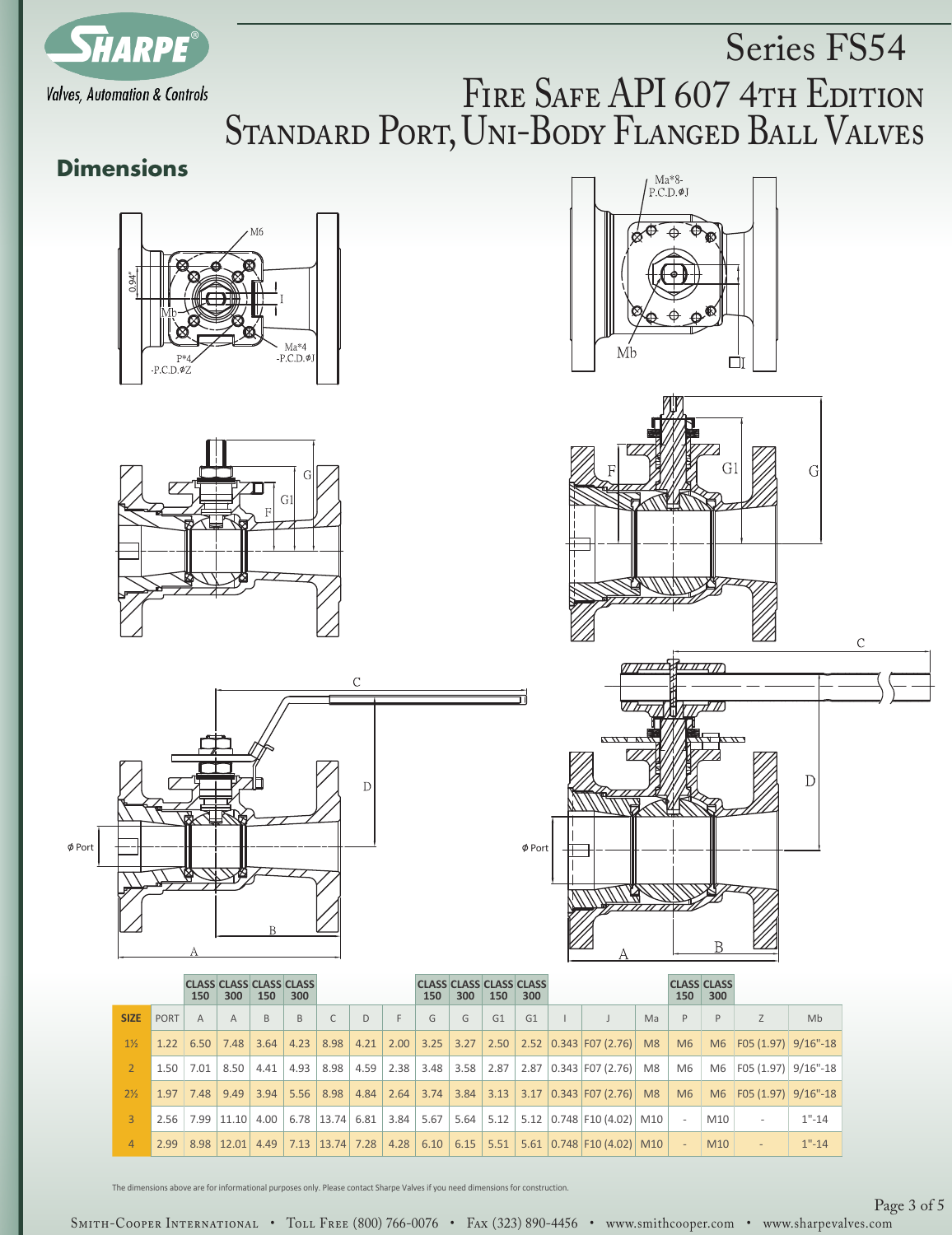

# Series FS54 FIRE SAFE API 607 4TH EDITION Standard Port, Uni-Body Flanged Ball Valves

# Seat Pressure -Temperature Rating



Note:

The maximum pressure/temperature ratings of the valve assemblies are limited to lowest of the body or seat material fitted. The valve body ratings are based on ASME B16.34 rating for materials.

The graphs are based on laboratory testing and our experience in field.

The seat ratings depend on the material, design, application and function.

#### **TFM RTFE M** - TFM® PTFE Dyneon® TFM PTFE is a second generation PTFE with improved chemical and heat resistant properties and stress recovery. Its temperature range is -100°F to 500°F (-73°C to 260°C) Color - white. **R** - Reinforced Polytetrafluoroethylene (RTFE). PTFE's mechanical properties are enhanced by adding 15% filler material to provide improved strength, stability and wear resistance. Its temperature range is from -320°F to 450°F (-196°C to 232°C). Color-off-white. **Sharpe Seat Materials**

### Smith-Cooper International • Toll Free (800) 766-0076 • Fax (323) 890-4456 • www.smithcooper.com • www.sharpevalves.com

Page 4 of 5